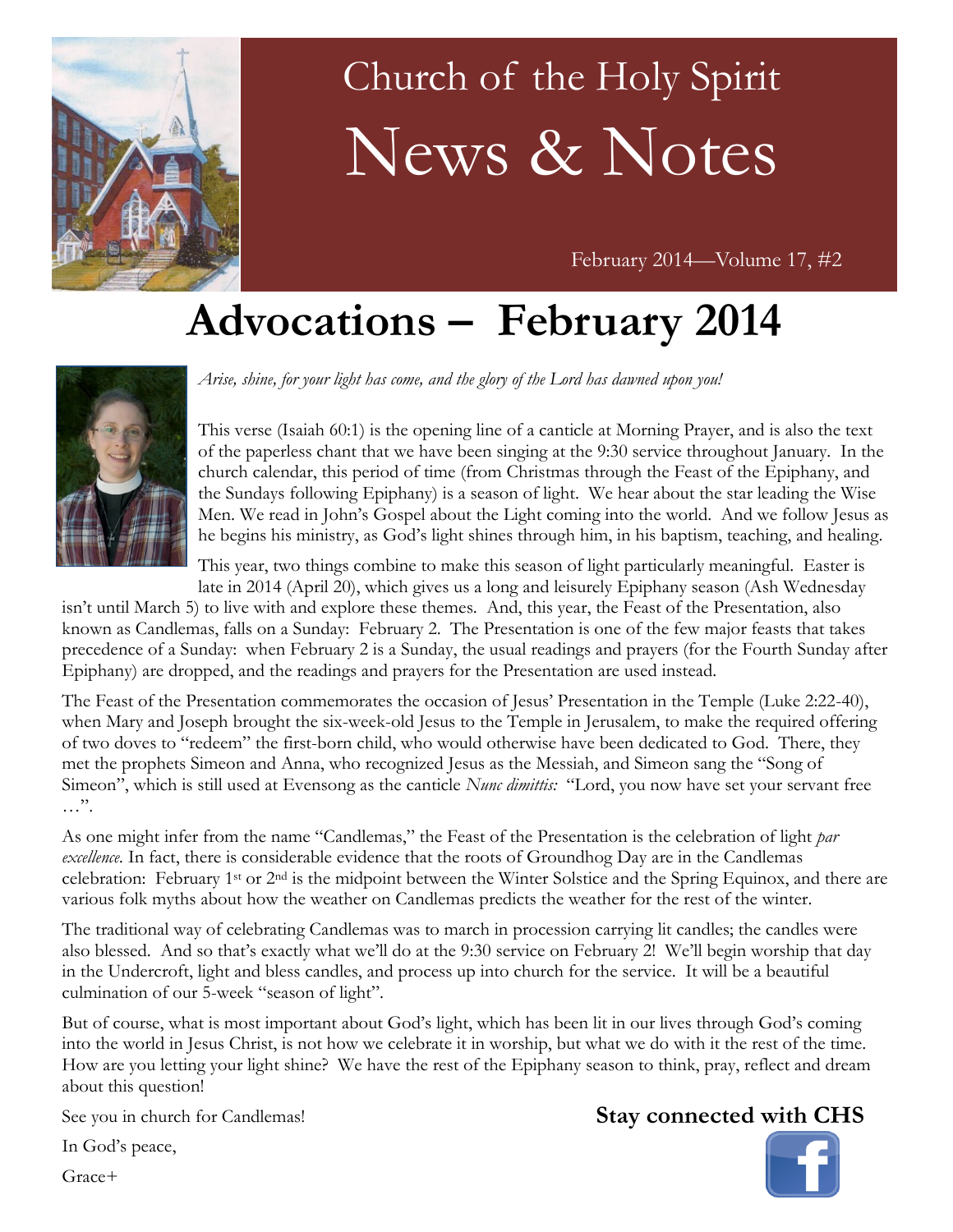

## **News & Notes**

Page 2

**Church of the Holy Spirit** P. O. Box 68 Plymouth, NH 03264

> **Church Building** 170 No. Main Street **Community Life Center** 263 Highland Street (603) 536-1321

#### Rector

*Rev. Grace Burson* Vestry Members Senior Warden *Suki Brown* Junior Warden (property issues) *Robert Cochran* Treasurer *Wavell Fogleman* Clerk *Kristen Fischer* At-Large Members *Brendon Hoch Susan McKimens Bill Tedrow Stephanie Osborne Lois Grant Sharon Smith* Email *holyspiritplymouth@myfairpoint.net* Website www.holyspiritplymouth.org Newsletter Publishing 603-536- 1321

Melissa Greenawalt (holyspiritnh@myfairpoint.net)

### **Reasons Why I Support Building the New Church**

Modern churches are connected to the community, and our connection to the community is at our Highland Street Site. When the church is located on Highland Street, our worship and outreach will be physically connected, and the community will be encouraged to participate in both.

Ten specific reasons follow:

- 1. Mold in the Undercroft Undercroft kitchen is old and bathrooms are depressing.
- 2. The new church will be barrier free.
- 3. Less maintenance costs—energy efficient building with modern heating – avoid cost of future major repair needed to maintain the present church building.
- 4. Parking. (There is no parking at the Main Street Site during the week.)
- 5. Convenience program execution and looking after our facilities will be easier when they are all at one location.
- 6. New church will be conducive to Wi-Fi and other new technologies.
- 7. Better location in the community: hosts the farmers' market; the new site is conducive to constructing a labyrinth, a children's playground, holding outdoor worship (church in the trees), and holding after church outdoor coffee get togethers.
- 8. Modern building allows for new worship formats.
- 9. Chairs allow our church space to serve a variety of functions in addition to worship.
- 10. Lastly, the goal is to build a modern church which will refresh our spirits and be appealing to the young families that will attend the church in the future.

Bob Cochran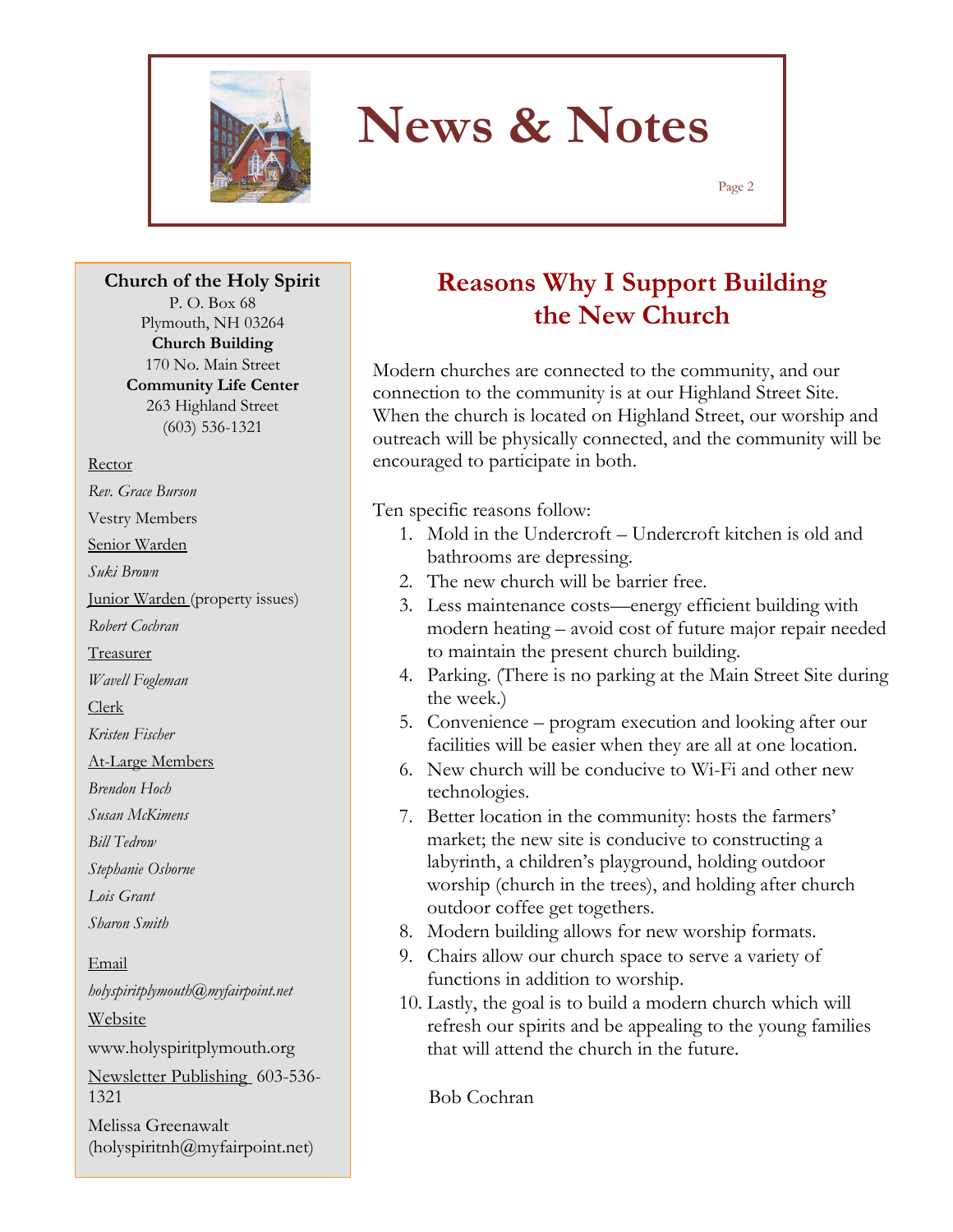

## **News & Notes**

Page 3

### **Building Project Teas**

The building project is moving forward! If you haven't already responded to the invitation to one of the "Teas" with Chris Williams, our architect, to get a look at the plans, let us know whether you plan to attend on February 9 or 23!

#### **PRAYER FOR THE BUILDING PROJECT:**

*O God, we praise you for your ability to do great things! Guide and encourage us as we prepare to raise a new building for your worship and service. Help us to stay focused on our goal to create a new home, where all are welcome and can come together to experience your love and be sent forth in your service: through Jesus Christ, our Lord. Amen.*

#### **Our Newsletter is Evolving!**

**Starting in February, CHS will begin communicating with members primarily through a weekly email news digest sent out by the office on Thursday mornings.** This digest will include much of the same content as both the Sunday bulletin and the monthly newsletter. It will allow us to include links to online resources and to communicate in a more timely manner. (Each digest will contain a link to the previous Sunday's sermon!) Several of our fellow parishes in the Lakes Region have shifted to this mode of communication and found it to be effective.

Here's what you need to know:

- If you already receive the newsletter by email, you don't need to change anything; you will get the weekly digest automatically.
- If you receive the newsletter on paper, and have an  $\bullet$ email address that you use and at which you could receive the digests, please let Melissa know  $(holyspirith@myfairpoint.net)$  and she will switch you over.
- **If you receive the newsletter on paper and do not have email, you will continue to receive a monthly paper newsletter.**

We look forward to this change and welcome any feedback as it is implemented!

#### **Family Worship for 2014**

Family Worship is CHS' "third congregation," and if you've been wondering where the children and their parents are on Sunday mornings … they're at Family Worship on Wednesday evenings! You do NOT have to be a child, or have a young child, to come and be part of this terrific group and its experience of faith and fellowship!

Our gatherings – of young children, their families, and those who love them – are being held his semester on the campus of Holderness School, and the families from the parish and the school are enjoying our time together. We eat together, then share a Bible story and activity and a short, kid-friendly worship service. The time frame is 5:30-7:00 PM. Contact Grace (holyspiritrector@gmail.com, 996-1490) for details.

*All sessions are Wednesdays, 5:30-7:00 PM, unless otherwise indicated.*

**February 12** – Marriage at Cana **February 26 – Healing of the paralyzed man** \* **March 12** – Jairus' daughter \* **March 26** – The Transfiguration **April 9** – The Good Samaritan \*(**April 17** [Thursday at 5 PM]: Parish Maundy Thursday dinner – Cross & Resurrection) **April 30** – Easter Week **May 14** – The Good Shepherd \***May 28** – The End of the Story

\* Dates with an asterisk are in the Undercroft; all others are at Holderness School.

Do you have news to share? We'd love to hear from you! Send your announcements to Melissa Greenawalt, Parish Administrator, at holyspiritnh@myfairpoint.net. Submissions should be received by Wednesday morning to be included in that week's email newsletter.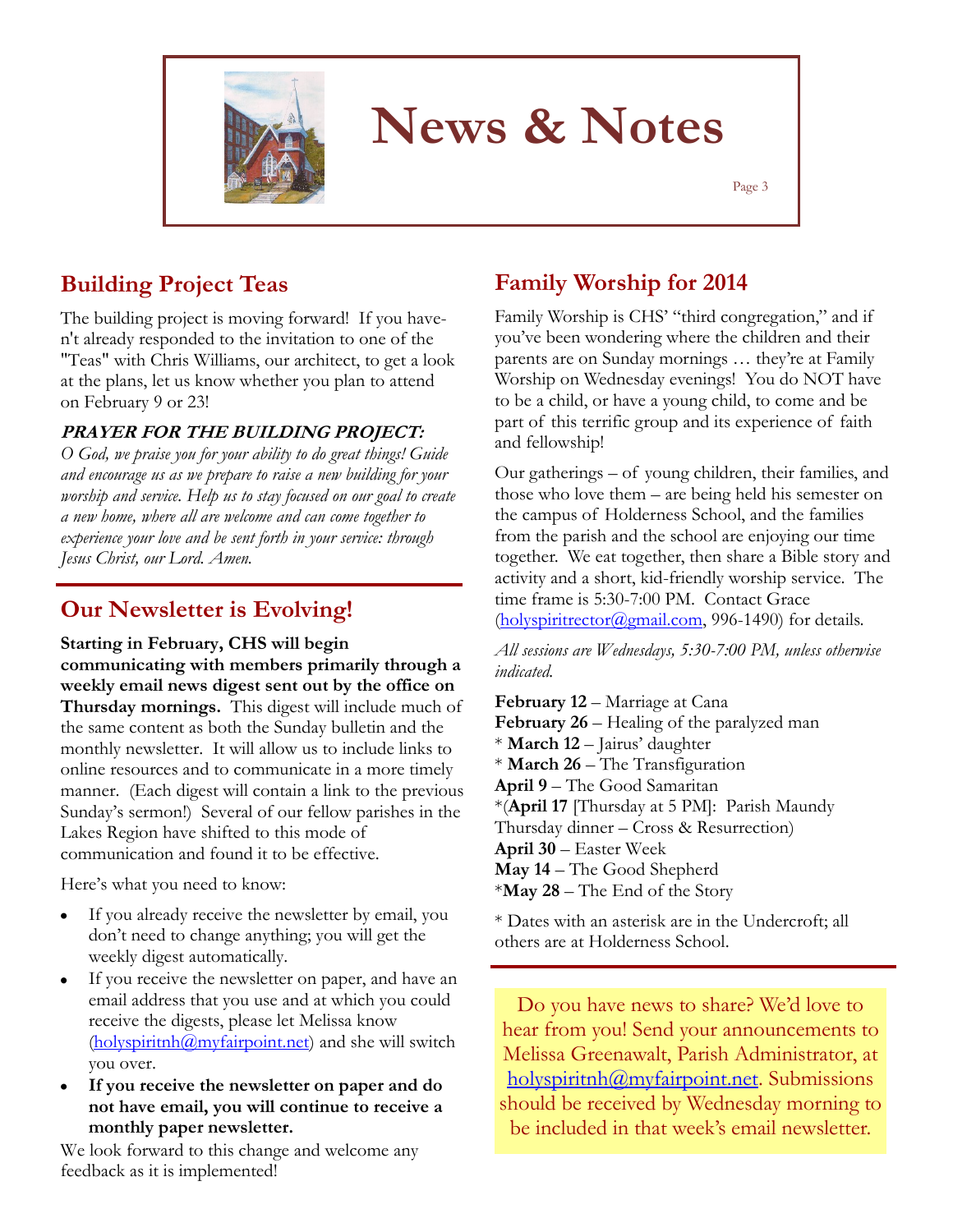

## **News & Notes**

Page 4

#### **Acolytes and LEMs Needed!**

CHS could very much use a few new ACOLYTES or LAY EUCHARISTIC MINISTERS! These ministries help to make our worship orderly and meaningful. LEMs serve the chalice of wine during communion; acolytes carry the cross and gospel book and assist the priest in other ways. If you are interested in acolyting, contact Kate Donahue at [kdonahue@prhs.sau48.org](mailto:kdonahue@prhs.sau48.org) or 536-9539. If you are interested in being a LEM, contact Kathy at [kmlennox@plymouth.edu](mailto:kmlennox@plymouth.edu) or 536-4779.

#### **Spread Some Cheer--Help With the Postcard Ministry**

Kathy Lennox has taken over as the contact person for the Postcard Ministry; many thanks to Carol Perkins for her hard work! If you would like to help with the Postcard Ministry for a month, please contact Kathy to sign up. Additionally, if you have any names of relatives, family, or friends that should be on the monthly list of birthdays and anniversaries, please contact Kathy so she can add them. Please include a current address for whoever you'd like to add! Finally, if you have spare cards of any kind, consider donating them to the Postcard Ministry! Please contact Kathy for any of these items at [kmlennox@plymouth.edu](mailto:kmlennox@plymouth.edu) or by phone at 536-4779.

#### **Sunday Service Child Care— Volunteers Needed!**

Volunteers are needed to help provide child care in the Undercroft during the 9:30 am service each week through mid-May. The shift lasts from 9:15 – 10:30. If you are Safe Church trained and would like to help, please contact Melissa Greenawalt at 536-1321 or email holyspiritnh@myfairpoint.net.

#### **Stewardship Minute**

We hear a lot about pledging during stewardship season, but supporting our church community is a yearround endeavor. As we begin the 2014 budget year, how does your pledge compare to those of other parish members? Check out the following table and see where you stand! Can you prayerfully consider moving up into the next category and helping the Church of the Holy Spirit balance its 2014 budget?

| <b>Pledge Amount</b> | $#$ Pledges for 2014 |  |
|----------------------|----------------------|--|
| \$10,000:            | 1                    |  |
| \$5,000-9,999:       | 6                    |  |
| \$2,500-4,999:       | 9                    |  |
| $$1,000-2,499$ :     | 14                   |  |
| \$500-999:           | 11                   |  |
| $$1-499:$            | 17                   |  |

#### **Be a Joyful Voice for the Choir**

Our new organist, Ash Morgan, has done a terrific job in his first few months with us. The Choir is always open to new members! No musical training is required. Come and have fun singing! Rehearsals take place Thursday evenings from 7-8 p.m.

### **Special Days in February**

### **Birthdays**

Peter Burson Nancy Plantinga Dick Osborne Phoebe Griswold Sharon Smith Dean Sherman Fred Moran Wesley Lambert Tom Donahue

#### **Anniversaries**

Jim Ciemniewski & Debbie Triolo